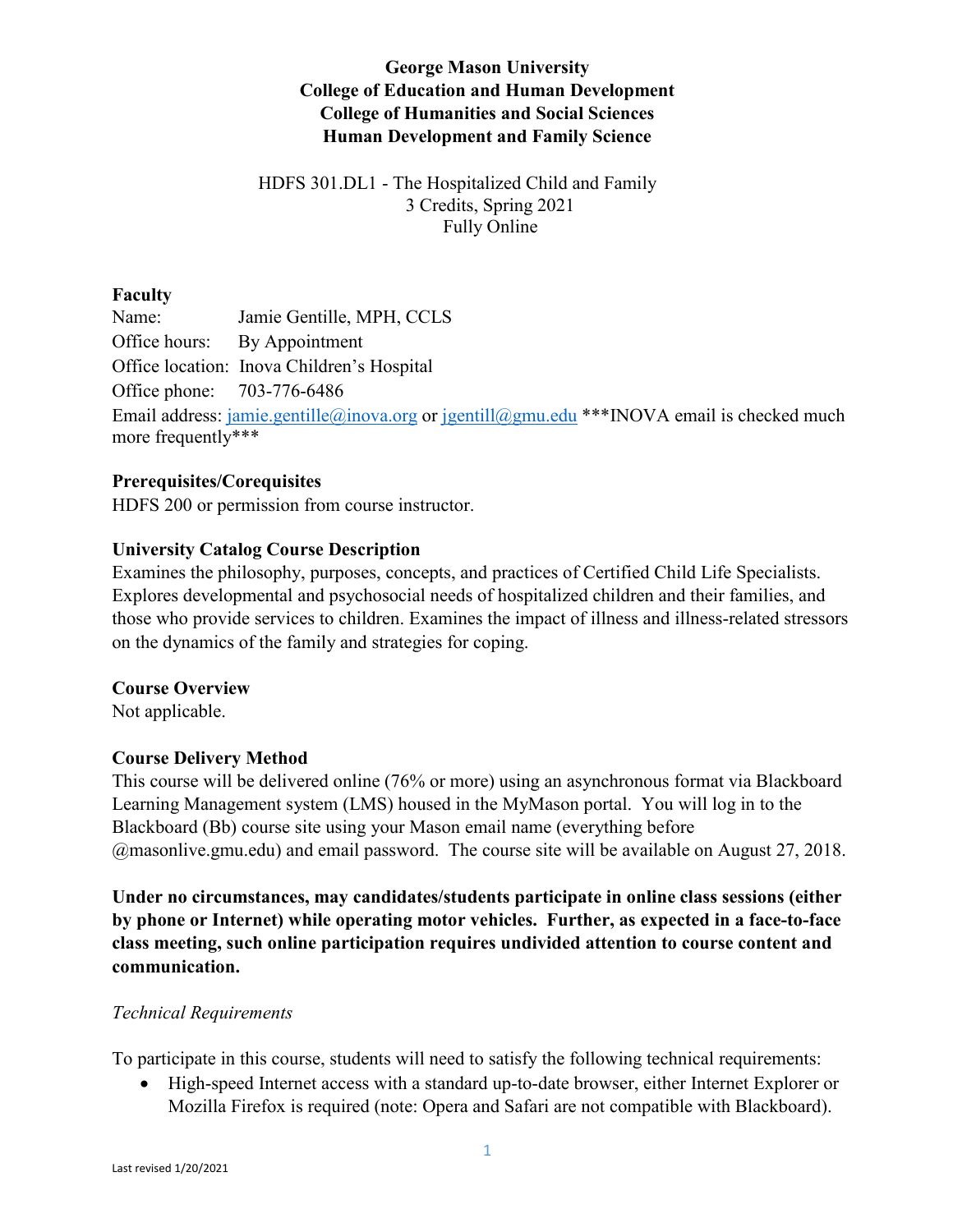- Students must maintain consistent and reliable access to their GMU email and Blackboard, as these are the official methods of communication for this course.
- Students may be asked to create logins and passwords on supplemental websites and/or to download trial software to their computer or tablet as part of course requirements.
- The following software plug-ins for PCs and Macs, respectively, are available for free download:
	- o Adobe Acrobat Reader: <https://get.adobe.com/reader/>
	- o Windows Media Player: https://support.microsoft.com/en-us/help/14209/getwindows-media-player
	- o Apple Quick Time Player: [www.apple.com/quicktime/download/](http://www.apple.com/quicktime/download/)

# *Expectations*

- Course Week: Because asynchronous courses do not have a "fixed" meeting day, our week will start on Monday, and finish on Sunday.
- Log-in Frequency:

Students must actively check the course Blackboard site and their GMU email for communications from the instructor, class discussions, and/or access to course materials at least twice per week.

• Participation:

Students are expected to actively engage in all course activities throughout the semester, which includes viewing all course materials, completing course activities and assignments, and participating in course discussions and group interactions.

# • Technical Competence:

Students are expected to demonstrate competence in the use of all course technology. Students who are struggling with technical components of the course are expected to seek assistance from the instructor and/or College or University technical services.

# • Technical Issues:

Students should anticipate some technical difficulties during the semester and should, therefore, budget their time accordingly. Late work will not be accepted based on individual technical issues.

• Workload:

Please be aware that this course is **not** self-paced. Students are expected to meet *specific deadlines* and *due dates* listed in the **Class Schedule** section of this syllabus. It is the student's responsibility to keep track of the weekly course schedule of topics, readings, activities and assignments due.

• Instructor Support:

Students may schedule a one-on-one meeting to discuss course requirements, content or other course-related issues. Those unable to come to a Mason campus can meet with the instructor via telephone or web conference. Students should email the instructor to schedule a one-on-one session, including their preferred meeting method and suggested dates/times.

# • Netiquette:

The course environment is a collaborative space. Experience shows that even an innocent remark typed in the online environment can be misconstrued. Students must always re-read their responses carefully before posting them, so as others do not consider them as personal offenses. *Be positive in your approach with others and diplomatic in selecting your words*.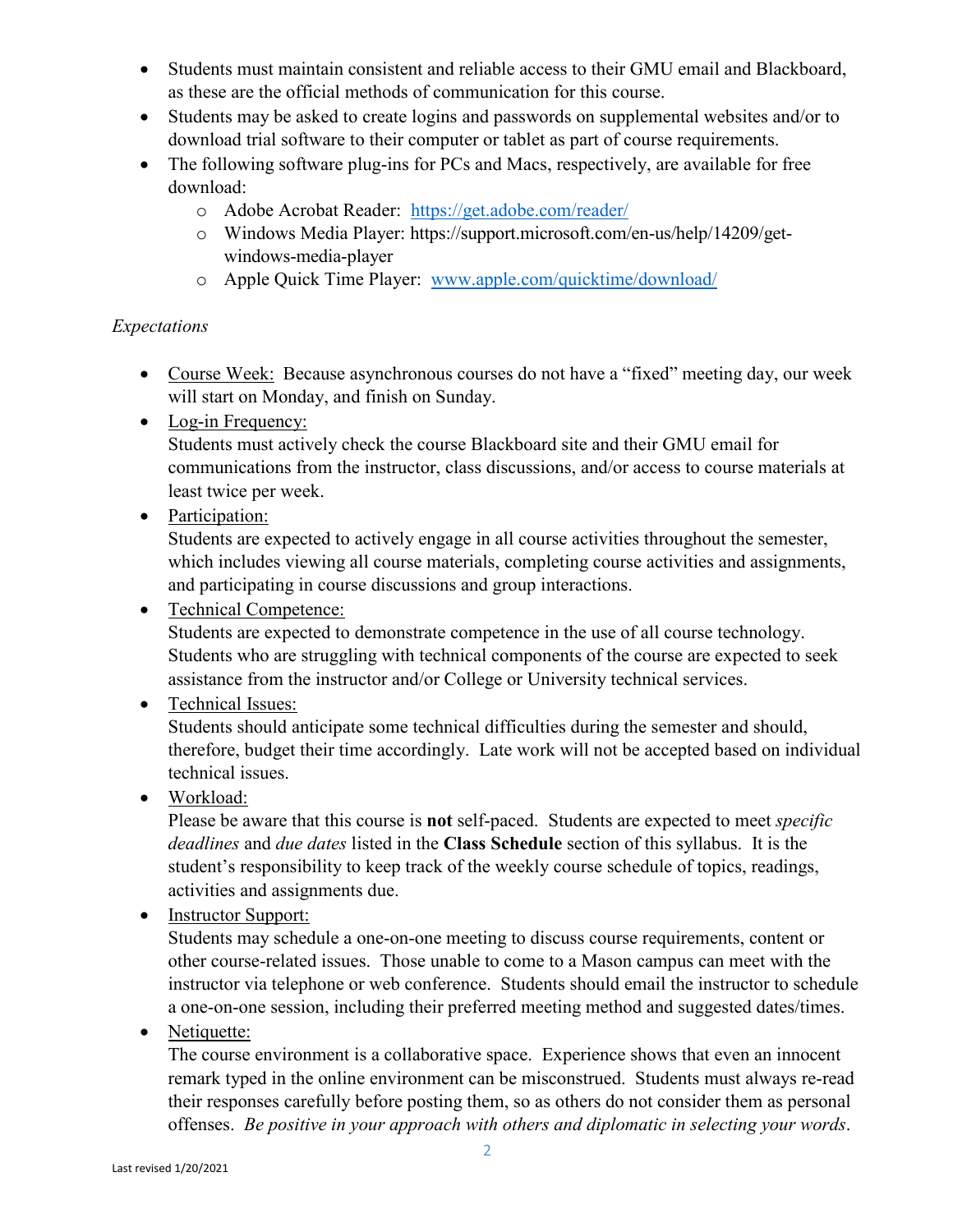Remember that you are not competing with classmates, but sharing information and learning from others. All faculty are similarly expected to be respectful in all communications.

• Accommodations:

Online learners who require effective accommodations to insure accessibility must be registered with George Mason University Disability Services.

#### **Learner Outcomes or Objectives**

This course is designed to enable students to understand the following:

- 1. Association of Child Life Professionals (ACLP) Official Documents
- 2. Typical infant, child and adolescent responses to illness, injury and health care
- 3. Family Centered Care
- 4. Common sibling and parent responses to illness, injury or death of a child in a family
- 5. Psychosocial interventions in a healthcare environment, including therapeutic play and preparation
- 6. The impact of illness, pain, suffering, coping and resilience
- 7. The scope of practice of a child life specialist.
- 8. ACLP Professional Standards**,** focusing specifically on "the ability to represent and communicate child life practice and psychosocial issues of infants, children, youth and families to others."

# **Required Texts**

Gentille, J.E. (2013) *Surviving HIV: Growing Up a Secret and Being Positive* (Reston, VA): Author

Thompson, R. (2018). *The handbook of child life: A guide for pediatric psychosocial care.* Second Edition, Springfield, IL, Charles C. Thomas.

#### **Recommended Readings**

Rollins, J., Bolig, R., & Mahan, C. (2005). *Meeting children's psychosocial needs across the healthcare continuum.* Austin, TX, Pro-Ed.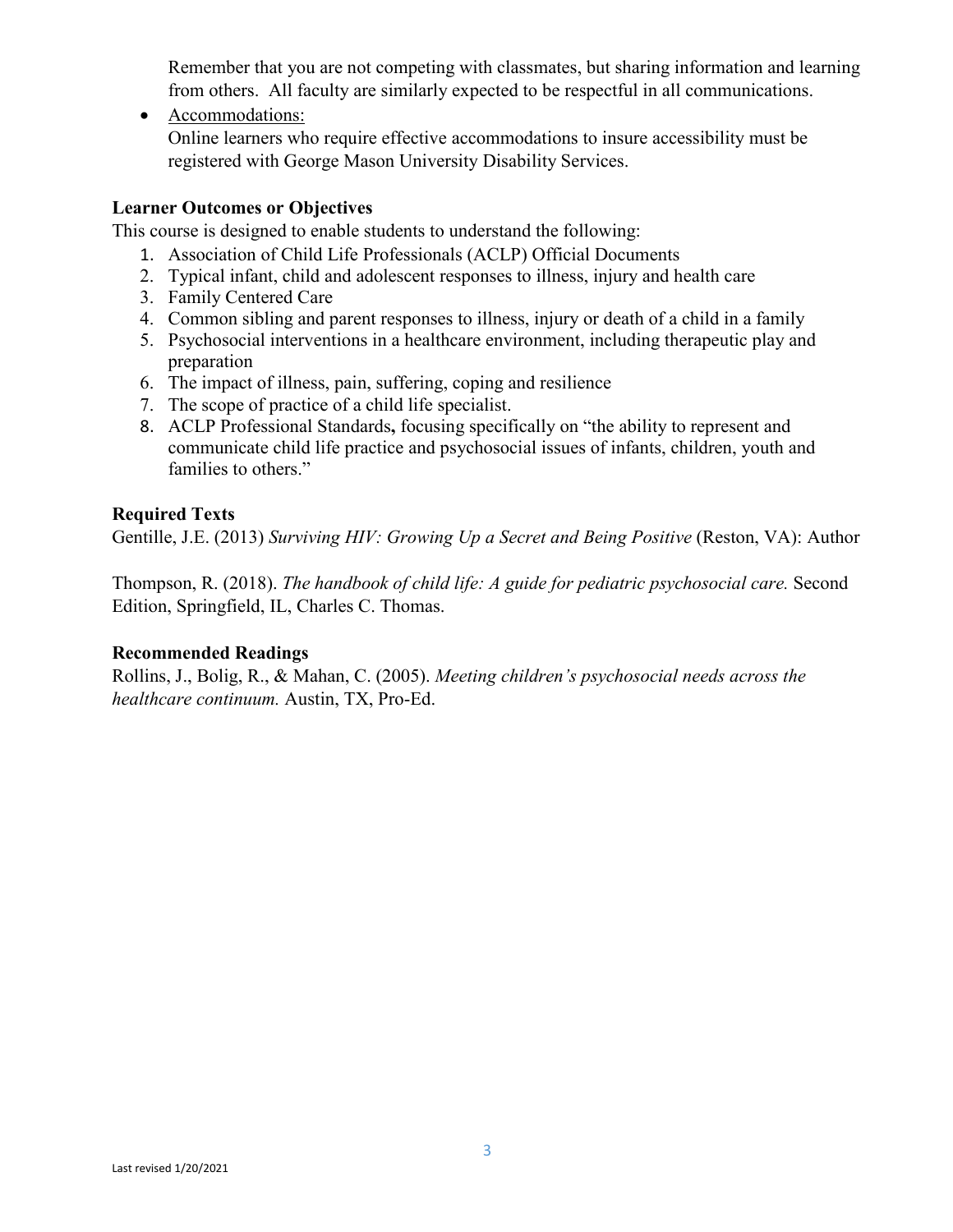# A**ssignments Due Dates (by 11:59pm) Points** Dialogic Posts on BB Intro: Wed, 1/27 Post 1: Wed, 2/10; Response: Sat, 2/13 Post 2: Wed, 3/3; Response: Sat, 3/6 Post 3: Wed, 4/21 20 Quizzes (10 points each)  $\begin{bmatrix} \text{Quiz 1: Sun, } 2/28 \end{bmatrix}$ Quiz 2: Sun, 4/4 20 Homework Assignments (20 points each) HW 1: Sun, 4/11 HW 2: Sun, 5/2 40 Final Exam Sun, 5/10 (available on 5/2) 20 TOTAL 100

#### **Course Performance Evaluation**

Students are expected to submit all assignments on time via Blackboard.

# **Assignments and Quizzes/Exams**

#### **Content Modules – 3 modules total**

This course will utilize 3 content modules. Within these modules, all the relevant course material will be available in the format of readings, power point presentations, and additional links. This content will be incorporated into all online discussions, quizzes, and projects. It is critical for students to review all content on each module in a timely manner. Following a traditional classroom model, each module contains several "in class" lecture presentations that are based on your readings and also include information gleaned from other sources. It is imperative that you view each module to prepare for discussions, quizzes and projects.

# **I. Dialogic Posts** (*20 points*)

There will be one introduction post and three dialogic posts to a series of discussion questions. You are asked to participate in these "class discussions" by addressing the question and expanding upon a classmate's posting.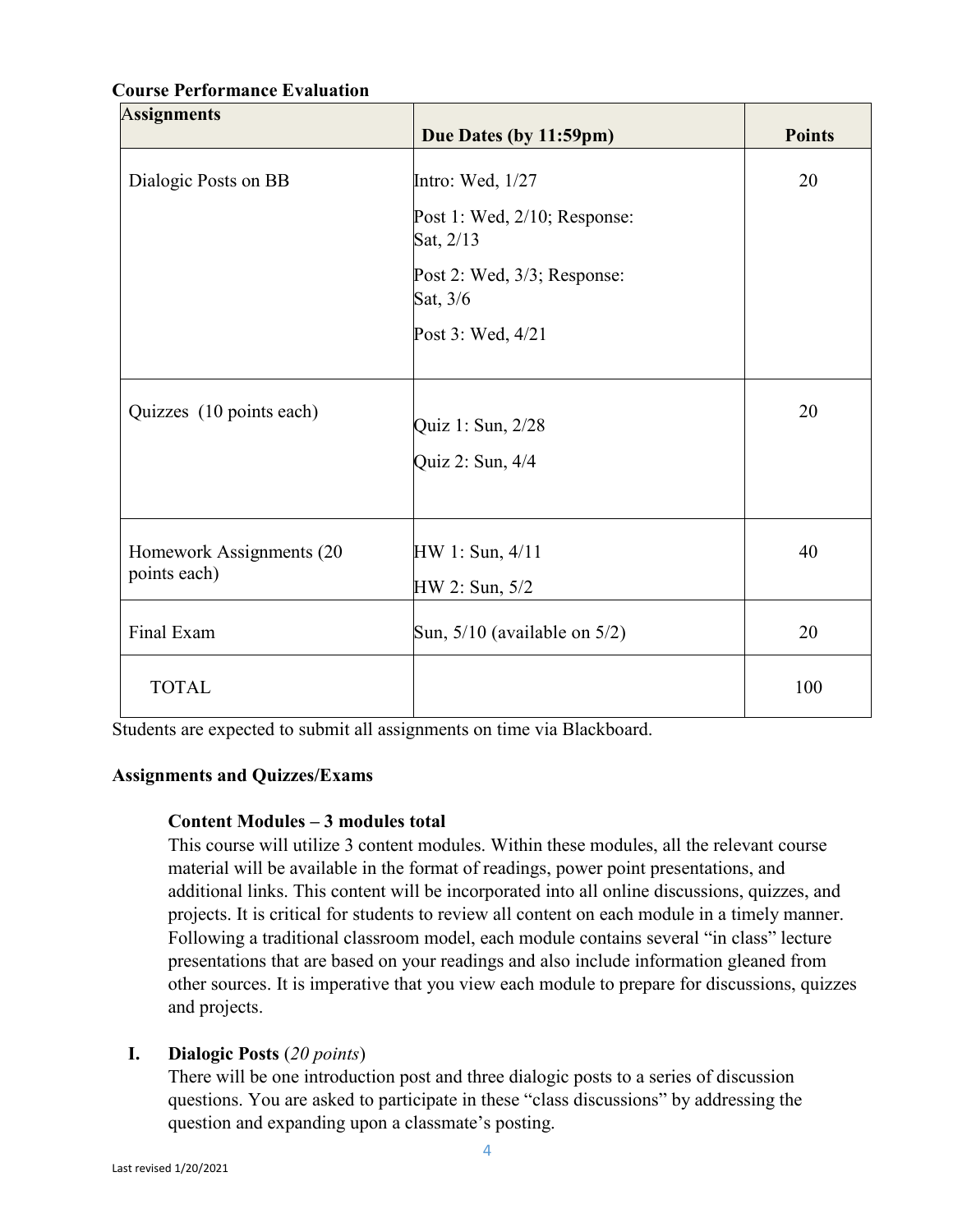**Requirements of Posts:** To earn full credit for each discussion, you will need to answer each question posted by the instructor and post at least one additional response to a classmate's post, with the exception of Post 3 (Reflection on Memoir), in which you are not required to post a response to another student's post. This means that you must complete at least 2 posts (within the one-week period allotted for posts and responses.) Each original post **should include references** to your readings and other sources to enrich the discussion. You will not receive full credit if your original post does not have references.

**Evaluation of Discussion Posts:** I consider three categories that are important for building a learning community through group discussions: **1) promptness and initiative**, **2) quality of posting in terms of relevance and contribution to the learning community**, and **3) use of references**. Each post is worth 6 points, and the introduction post is worth 2 points.

- Promptness and initiative: Student responds in a timely manner to the discussion questions posted, leaving adequate time for fellow students to reply and engage in a meaningful dialogue about the questions and responses. Please be kind to your groupmates and do not wait until the last minute to participate in the discussions. *(3 points)*
- Quality of posting: Responses to the instructors question should be at least 3 paragraphs in length (remember a paragraph must be no less than 3 sentences long) and must directly reference either module notes, readings, or other research in your response. Inadequate responses or responses that do not cite course resources will not receive full credit. I will give you feedback early on so you understand the depth and breadth or expected responses. *(3 points)*

Discussions are asynchronous, which means that you will have time to read and respond at any time during the 1-week window that the discussions are available. You do not have to respond at the same exact time as everyone else in class. **Discussion windows will close at the end of the 1-week period on Saturday evening at 11:59pm.** Refer to the course calendar for "due by" dates. You must receive permission from instructor to submit assignments late.

#### **Here are the POST TOPICS and QUESTIONS:**

#### **INTRODUCTION POST: Welcome students!**

Please introduce your class and share the following information:

- Your name
- Where you are from
- Why you decided to take this course
- What (if any) first-hand experience you have with the child life profession
- What you are hoping to get out of this course
- Something interesting about yourself that you'd like your classmates to know

#### **POST 1: Research and Child Life**

Explain why it is important for child life specialists to use evidence and research to guide their work? Do a quick lit search to find a scholarly article or piece of information on child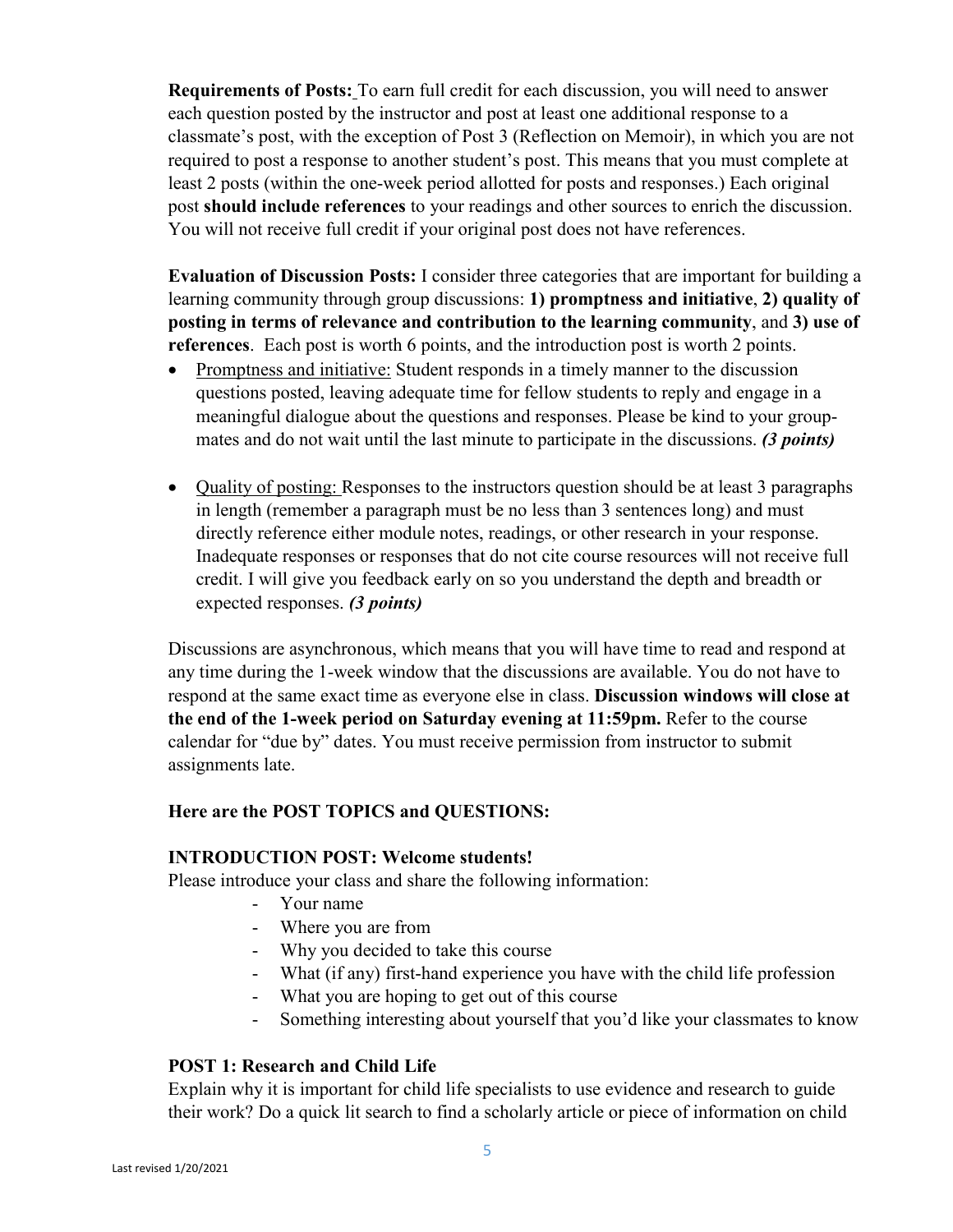life, and provide a brief summary of what the article states/proves. Be sure to include the in text citation and a reference at the end of your post to the article/piece. You must RESPOND to at least ONE post to gain full credit.

#### **POST 2: Preparation**

Certified Child Life Specialists (CCLS) use procedure preparation as a key intervention strategy. However, we often face roadblocks from parents or staff, who may think that procedure preparation is not in the best interest of the child. Imagine that you are a CCLS, meeting a 9-year-old boy and his family. The boy is having surgery in the morning, but his parents have not told him about it. When you introduce yourself to them (in the hall, when the boy is not present), they tell you that they don't want anyone to tell him about the surgery. - Why do you think that the parents do not want to tell the boy anything? - How would you go about explaining the risks of not preparing the child for his surgery? - How would you go about explaining the benefits of preparation to them? - You now want to explain to the parents some strategies you have for making this preparation a success. Please list at least 2 strategies that you would describe to the parents, to help them understand how this could be successful.

You must RESPOND to at least ONE post to gain full credit.

#### **POST 3: Reflection on J Gentille's Memoir**

Jamie Gentille's memoir, *Surviving HIV: Growing up a secret and being positive,* told the story of your professor's own life as a child in the healthcare system. In this post, your professor, Jamie, welcomes you to comment on the book and/or ask her any questions that you may have about her story. Jamie is –literally – an open book, and hopes that her story sparks discussion and opens minds to what children may go through in the medical world. This post is meant to be open-minded and thought-provoking – please use it as an opportunity to engage your professor in discussion about child life, her personal story, and anything else that you may be wondering in regards to children in healthcare. Ask questions, make comments, and pick your professor's brain! All questions are welcome.

#### **II. Quizzes** (Two exams worth 10 points each = 20 points)

There will be two quizzes that will cover class lectures, discussions, readings, etc. The exams will not be cumulative (i.e., the second exam will cover material after the first exam only).

#### **III. Homework Assignments** (Two HW assignments worth 20 points each = 40 points)

There will be two homework assignments due during the semester. Students are on their honor to complete their homework assignments using their own words and ideas. Students must cite any and all sources used to write and construct their ideas for their papers. A word to the wise: "When in doubt, cite it!" If you have any questions about how to cite your sources, please utilize the university educational library services. Homework assignments should be written and formatted according to American Psychological Association (APA),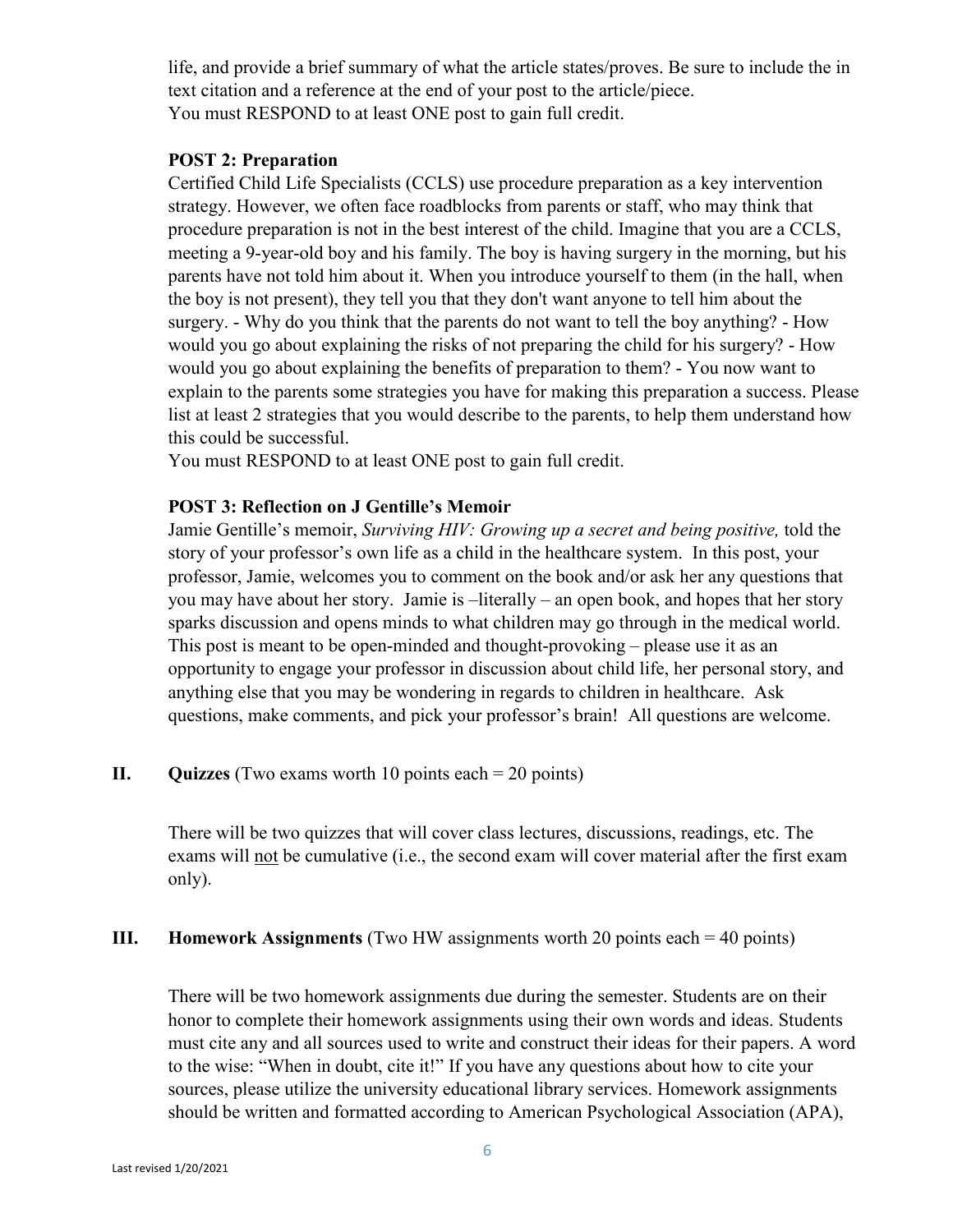$6<sup>th</sup>$  Edition, style rules (i.e., papers should be typed using 12-pt. font with 1-inch margins, double space, and cite your sources following your sentence of text).

#### **Homework Assignment 1: Podcast Reflection**

Choose an episode of Child Life On Call podcast. After hearing the story, provide an overview of what you learned. You should include information on: - the child's medical condition - how the family coped - what resources the had available (was there a child life specialist involved? if so, how did they help?) - what was one of the hardest parts for them - the developmental theory that it relates to - coping theories anything else that stuck out to you Be sure to include the episode number and title, for reference. Integration of course material should demonstrate understanding of course concepts as applied to the interview questions. The paper must not exceed a maximum of five (5) pages typed using APA format. Late papers will not be accepted, unless the student has made arrangements with the instructor. Your paper MUST also include references from: Thompson text Course Learning Content Other scholarly articles

#### **Homework Assignment 2:** *Healthcare Experience Interview:*

Conduct an interview with someone you know who has had experience with an infant, child, or teen in the hospital setting (i.e. Emergency Room, inpatient stay, same day surgery, clinic, specialist appointment, outpatient lab, medical imaging). Possibilities include:

- A sibling of someone who was in the hospital as a child.
- A parent who has taken their child to the hospital.
- The person who was in the hospital as a child or teen, who can recall the experience.

Students are required to cite a minimum of four (4) scholarly sources using current scholarly journal articles and course material to support findings. Integration of course material should demonstrate understanding of course concepts as applied to the interview questions. *The paper must not exceed a maximum of five (5) pages typed using APA format.* Late papers will not be accepted, unless the student has made arrangements with the instructor.

# **If interviewing the parent or the individual, gather the following information during the interview:**

- How long ago did the medical encounter occur?
- Who was the patient during the encounter?
- What was the reason for the encounter?
- How long did the encounter last?
- How much information did they have before the encounter?
- Was this their first time in the medical environment?
- What was their greatest fear during the encounter?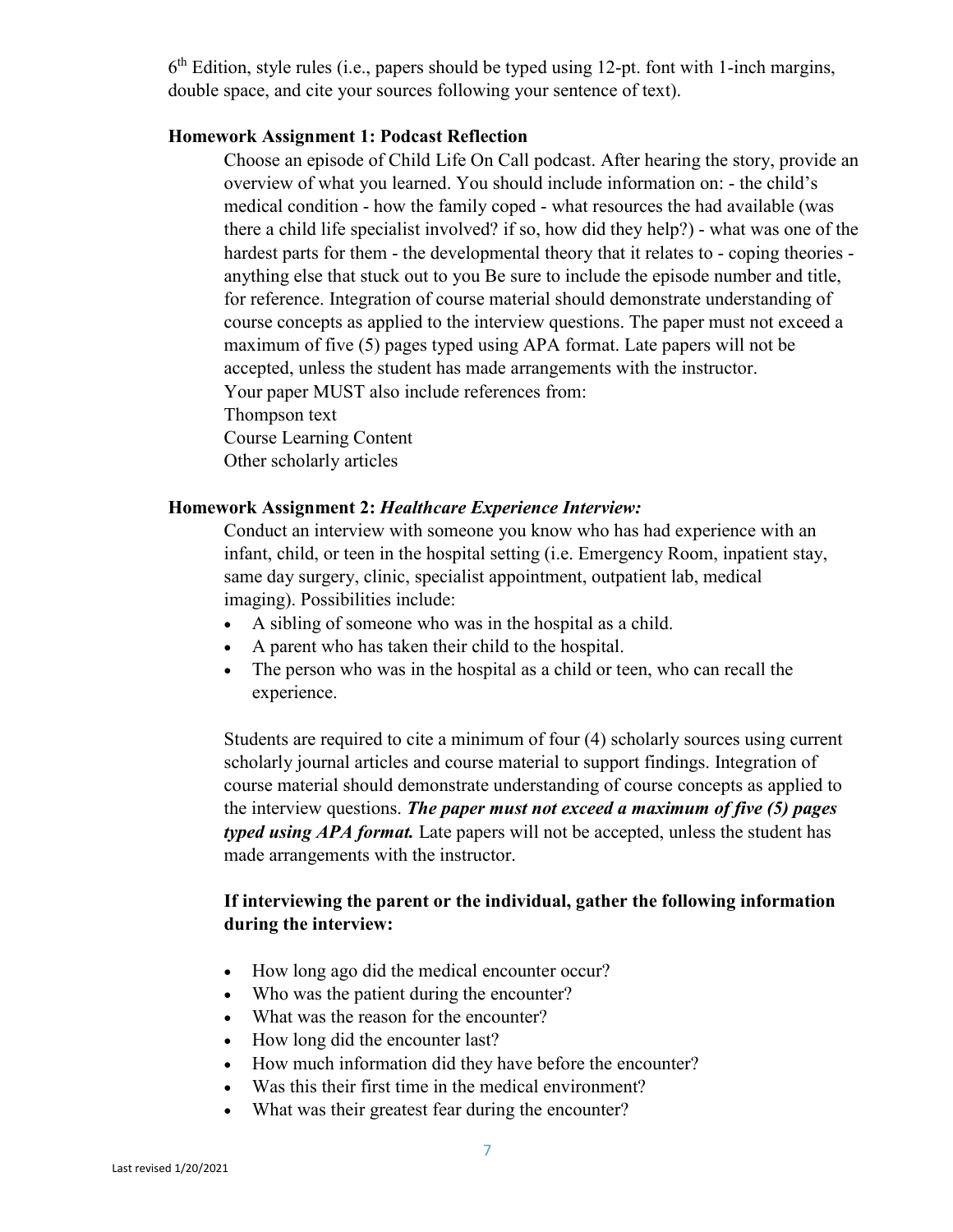- At what times was the visit most stressful for the parent? For the child?
- How did the family cope with the hospital encounter? What did they do to make it easier?
- Were opportunities available for their child to play while in the hospital?
- How did hospital staff demonstrate their knowledge of the unique needs of children?
- Did they meet a Child Life Specialist? If so, what interventions were provided? How was it helpful?
- Did the healthcare team include them in care plan decisions?
- How easy or difficult was it to communicate with the healthcare team?
- Were they able to be present with their child during procedures?
- How could the visit have been made easier and less stressful?

#### **If interviewing a sibling, gather the following information:**

- Basic data about the visit (see bullets 1-3 above)
- Did they visit their sibling in the hospital?
	- o If yes-
		- What was it like?
		- Were they given information before the visit? By whom? What information did they find helpful or wish they had been given?
		- Did they have questions or concerns before, during or after the visit? How were those concerns addressed?
	- o If no-
		- How did they feel about not visiting?
		- Did they have questions or concerns about their hospitalized sibling? How were their concerns addressed?
- Had they had prior experience with being at the hospital themselves?

The paper should summarize the family's experiences and include the answers to the above questions. Also include how a CCLS supported the child/family, or could have helped the child/family if a CCLS was not involved. Was there anything they shared that surprised you?

**IV. Final Exam (20 points):** The final exam is cumulative covering material from the entire semester. The final exam will include a combination of multiple choice and short essay questions.

#### **Grading**

|                            |  | 97-100 A+ 87-89 B+ 77-79 C+ | 60-69 D | Below 60 F |  |
|----------------------------|--|-----------------------------|---------|------------|--|
| 93-96 A 83-86 B 73-76 C    |  |                             |         |            |  |
| 90-92 A- 80-82 B- 70-72 C- |  |                             |         |            |  |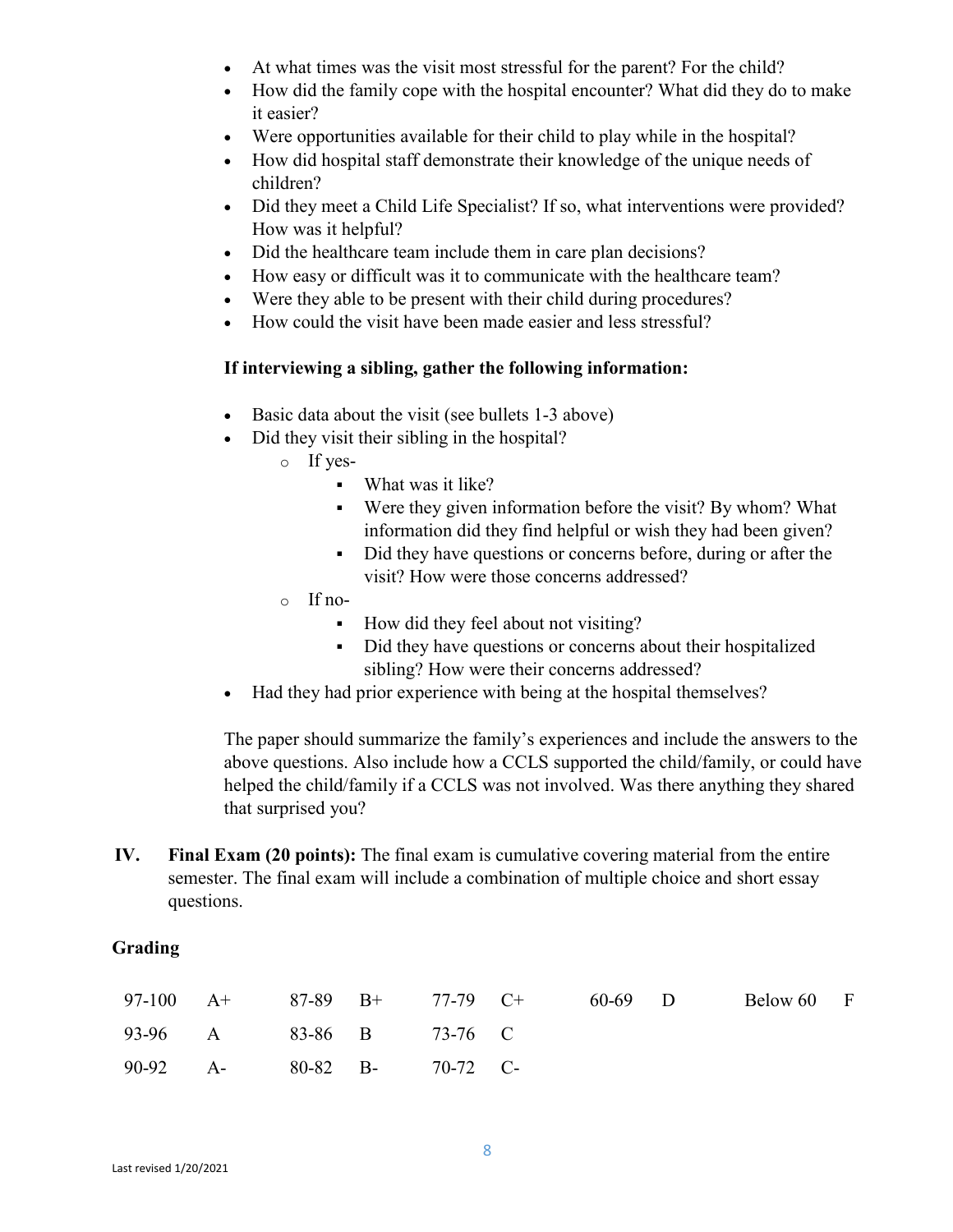All CEHD undergraduate and graduate students are held to the university grading policies as described in the Academic Policies section of the current catalog, which can be accessed at [http://catalog.gmu.edu.](http://catalog.gmu.edu/) Those students enrolled in a CEHD Licensure Graduate Certificate program, however, must earn a B- or better in all licensure coursework. A degree-seeking graduate student will be dismissed after accumulating grades of F in two courses or 9 credits of unsatisfactory grades (C or F) in graduate courses. A 3.0 grade point average is required for completion of the graduate degree.

# **Professional Dispositions**

Students are expected to exhibit professional behaviors and dispositions at alltimes. See<https://cehd.gmu.edu/students/polices-procedures/>

# **Class Schedule**

| <b>Week/Date Topic</b>                                                    |                                                                                                      | <b>Readings and</b><br><b>Assignments DUE</b>                                                                                                                                       |  |  |  |  |  |
|---------------------------------------------------------------------------|------------------------------------------------------------------------------------------------------|-------------------------------------------------------------------------------------------------------------------------------------------------------------------------------------|--|--|--|--|--|
| Module 1: Course Overview, Self-Reflection, and Foundations of Child Life |                                                                                                      |                                                                                                                                                                                     |  |  |  |  |  |
| 1:1/25                                                                    | <b>Course Overview</b><br>Child Life: History, Evolution and Scope of Practice yourself to the class | Ch 1, Thompson<br>p. 3-16<br>p. 21-22<br>p. 25-30 BB: Introduce<br>Listen to an episode of<br><b>Child Life On Call</b><br>Podcast                                                  |  |  |  |  |  |
| 2:2/1                                                                     | Theoretical Foundations of Child Life                                                                | Ch 2, Thompson, all pgs<br>Listen to an episode of<br><b>Child Life On Call</b><br><b>Podcast</b>                                                                                   |  |  |  |  |  |
| 3:2/8                                                                     | Research in Child Life                                                                               | Ch <sub>3</sub> , Thompson<br>p. 55-60 p. 66-70<br>www.childlife.org<br><b>BB: POST 1 and</b><br><b>Response</b><br>Listen to an episode of<br><b>Child Life On Call</b><br>Podcast |  |  |  |  |  |
| 4:2/15                                                                    | Developmental Issues: Infants, Toddlers and<br>Preschoolers, School Age, Tweens and Adolescents      | Refer to Ch 2, Thompson<br>Listen to an episode of<br><b>Child Life On Call</b><br>Podcast                                                                                          |  |  |  |  |  |
| 5:2/22                                                                    | <b>Ouiz</b> #1                                                                                       | <b>OUIZ1</b>                                                                                                                                                                        |  |  |  |  |  |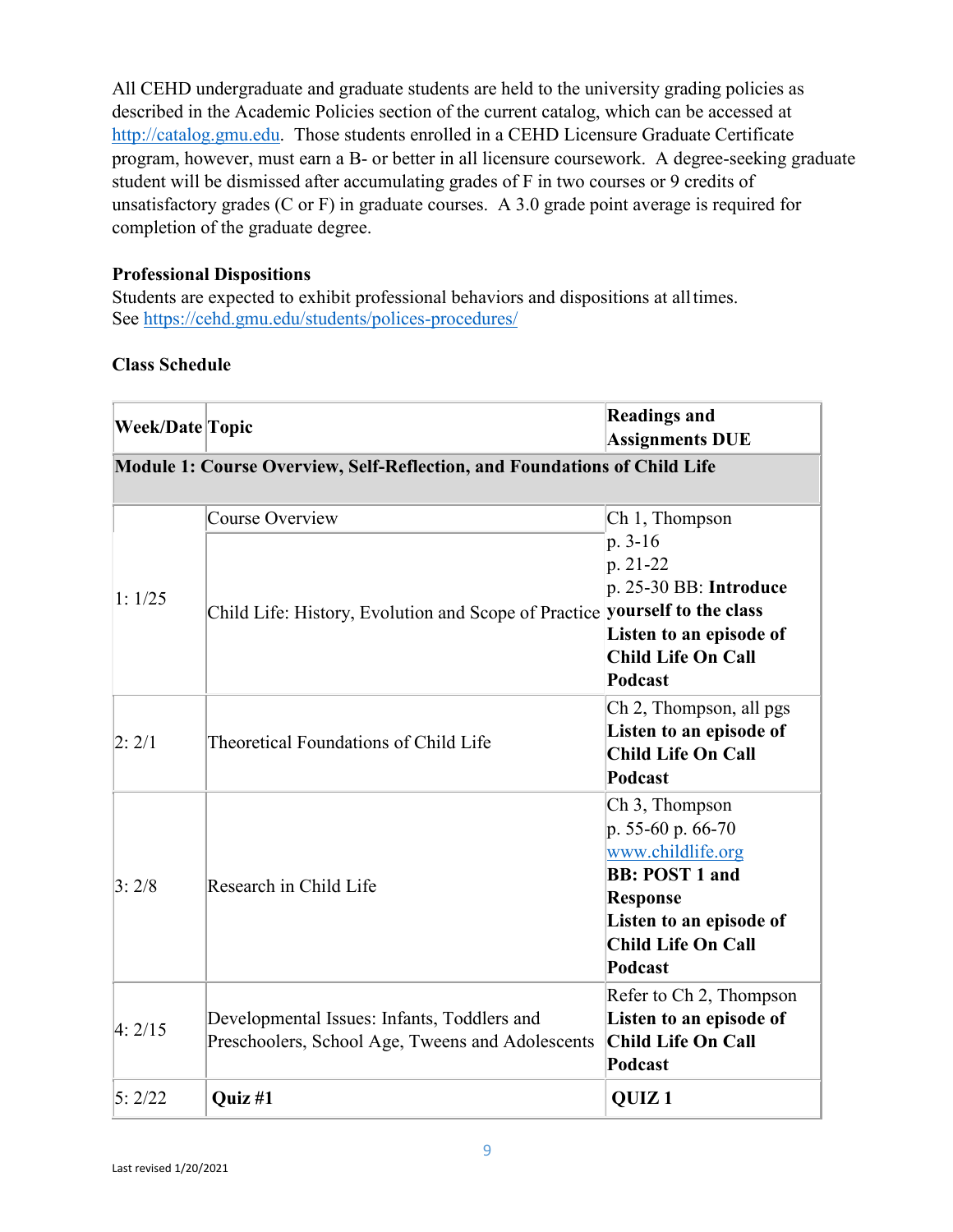| <b>Module 2: Child Life Interventions</b>           |                                                                                      |                                                                                                                                                                  |  |  |  |
|-----------------------------------------------------|--------------------------------------------------------------------------------------|------------------------------------------------------------------------------------------------------------------------------------------------------------------|--|--|--|
| 6:3/1                                               | Assessment<br>Procedure Preparation<br>Procedure Support                             | Ch 7, Thompson p. 195-210<br>Ch 9, Thompson, all pgs<br><b>BB: POST 2 and</b><br><b>Response Listen to an</b><br>episode of Child Life On<br><b>Call Podcast</b> |  |  |  |
| 7:3/8                                               | Therapeutic Play<br><b>Medical Play</b><br>Normalization                             | Ch 8, Thompson, all pgs<br>Listen to an episode of<br><b>Child Life On Call</b><br>Podcast                                                                       |  |  |  |
| 8:3/15                                              | Catch Up Week                                                                        | <b>Make Good Choices</b><br>Listen to an episode of<br>Child Life On Call Podcast                                                                                |  |  |  |
| 9:3/22                                              | Pain Management                                                                      | See Blackboard<br>Listen to an episode of<br><b>Child Life On Call</b><br>Podcast                                                                                |  |  |  |
| 10:3/29                                             | <b>Sibling Support</b><br>Death, Dying, and Bereavement                              | Ch 12, Thompson<br>p. 400-416<br>Ch 13, Thompson, all pgs<br><b>Homework Assignment #1</b>                                                                       |  |  |  |
| 11:4/5                                              | Quiz #2                                                                              | QUIZ <sub>2</sub>                                                                                                                                                |  |  |  |
| <b>Module 3: Application of Child Life Services</b> |                                                                                      |                                                                                                                                                                  |  |  |  |
| 12:4/12                                             | Patient & Family Centered Care                                                       | Ch 6, Thompson, all pgs<br>Listen to an episode of<br><b>Child Life On Call</b><br>Podcast                                                                       |  |  |  |
| 13:4/19                                             | Communicating with the Multidisciplinary Team $\&$<br><b>Documentation Processes</b> | Ch 5, Thompson, all pgs Ch<br>7, Thompson p. 210-216<br><b>BB: POST 3</b><br>Listen to an episode of<br><b>Child Life On Call</b><br>Podcast                     |  |  |  |
| 14:4/26                                             | Ethical Guidelines in Child Life<br>Self-Care in Healthcare                          | Ch 4, Thompson p. 104-125<br><b>Homework Assignment #2</b><br>Listen to an episode of<br><b>Child Life On Call</b><br>Podcast                                    |  |  |  |
| 15:5/3                                              | <b>Final Exam</b>                                                                    | <b>FINAL EXAM Due 5/10</b>                                                                                                                                       |  |  |  |

Note: Faculty reserves the right to alter the schedule as necessary, with notification to students.